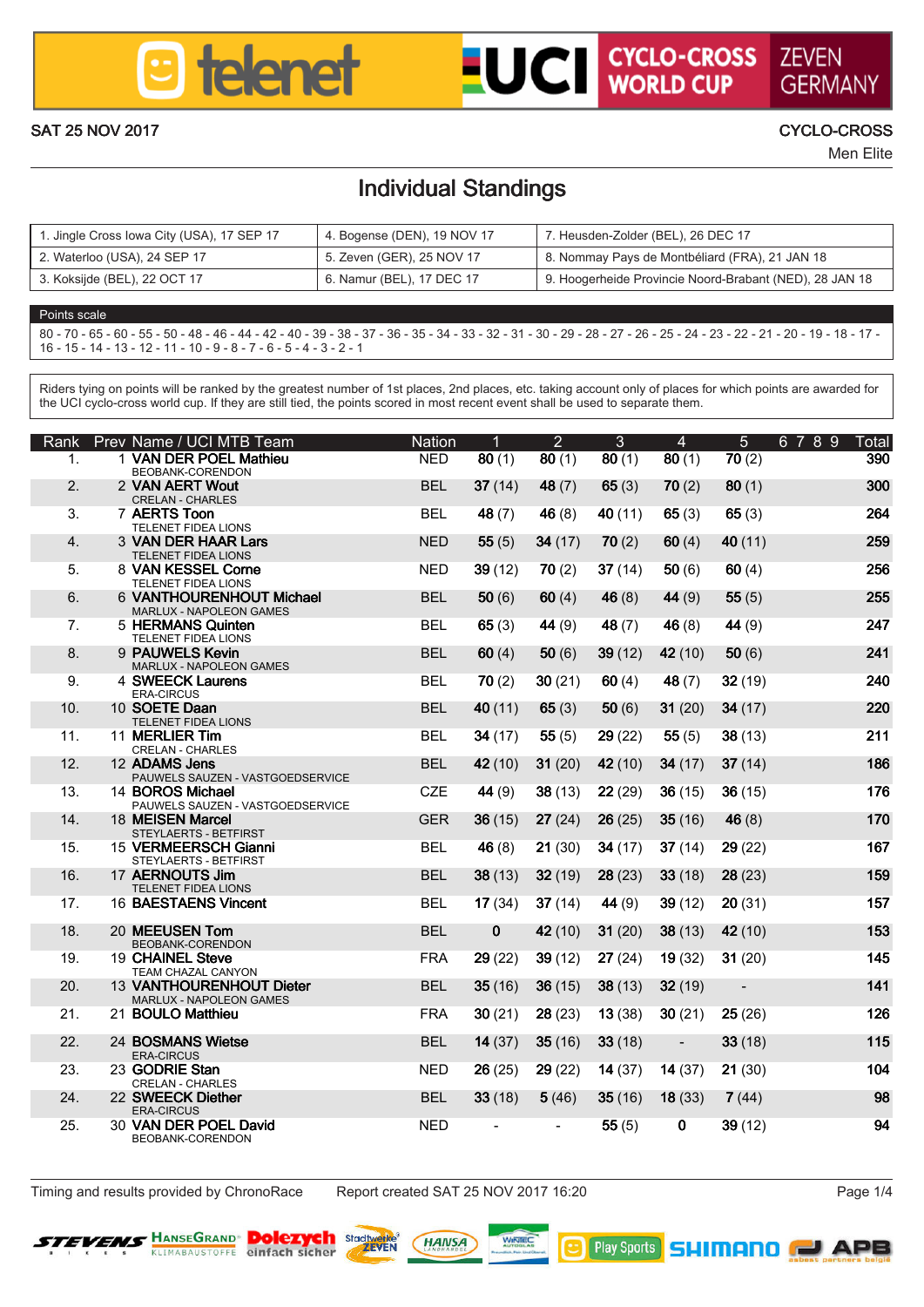## **B** telenet

# **LUCI CYCLO-CROSS ZEVEN**

### SAT 25 NOV 2017 CYCLO-CROSS

Men Elite

## Individual Standings

| Rank            | Prev Name / UCI MTB Team                                          | Nation     |         | $\overline{2}$ | з       | A       | 6<br>6   | 8<br>$\mathbf{Q}$<br>и<br>Total |
|-----------------|-------------------------------------------------------------------|------------|---------|----------------|---------|---------|----------|---------------------------------|
| 26.             | 31 CLEPPE Nicolas<br>TELENET FIDEA LIONS                          | <b>BEL</b> | ٠       | i.             | 25(26)  | 29 (22) | 35 (16)  | 89                              |
| 27.             | 25 HYDE Stephen                                                   | <b>USA</b> | 28 (23) | 33 (18)        | ٠       | 20(31)  | $\bf{0}$ | 81                              |
| 28.             | <b>45 VANTORNOUT Klass</b><br>MARLUX - NAPOLEON GAMES             | <b>BEL</b> | i.      | i.             | 32 (19) | i.      | 48 (7)   | 80                              |
| 29.             | 34 ORTS LLORET Felipe<br>GINESTAR - DELIKIA                       | ESP        |         |                | 19 (32) | 28 (23) | 27 (24)  | 74                              |
| 30 <sub>1</sub> | 32 ZAHMER Simon                                                   | SUE        | ٠       | ä,             | 23 (28) | 27(24)  | 22 (29)  | 72                              |
| 31              | 26 FIFI D lan                                                     | <b>GBR</b> | 27 (24) | 23 (28)        | 20 (31) | ٠       | ٠        | 70                              |
| 32              | 35 VAN DEN BRAND Twan<br>DESTIL - JO PIELS CYCLING TEAM           | <b>NED</b> |         | i.             | 24 (27) | 23 (28) | 23 (28)  | 70                              |
| 33              | 29 BERTOLINI Glogle<br>TEAM NOB SELLE ITALIA                      | <b>ITA</b> |         |                | 16 (35) | 40 (11) | 13(38)   | 69                              |
| 24              | 39 CANAL Fablen<br>ARMEE DE TERRE                                 | <b>FRA</b> | ٠       | i.             | 18 (33) | 24 (27) | 24 (27)  | 66                              |
| 35.             | 27 ISERBYT EI<br>MARLUX - NAPOLEON GAMES                          | <b>BEL</b> | 25(26)  | 40 (11)        | ٠       | ٠       | ٠        | 65                              |
| 36              | 28 WERNER Kerry                                                   | <b>USA</b> | 32 (19) | 25 (26)        | ٠       | i.      | ٠        | 57                              |
| 37              | 52 WILDHARER Marrel<br>SCOTT-SRAM MTB RACING TEAM                 | SUE.       | ٠       | ٠              | ٠       | 26 (25) | 26 (25)  | 52                              |
| 38              | 61 NESVADBA Jan<br>EXPRES CZ-SCOTT TEAM KOLIN                     | CZE        | i.      | i.             | i.      | 21 (30) | 30(21)   | 51                              |
| 39.             | 48 RUIZ DE LARRINAGA IBANEZ Javier                                | ESP        |         |                | 15 (36) | 15(36)  | 19(32)   | 49                              |
| 40              | 33 PEETERS Rob<br>PAUMELS SAUZEN - VASTGOEDSERVICE                | <b>REI</b> | 31 (20) | 16 (35)        | ٠       | ٠       | ٠        | 47                              |
| 41              | 36 ORTENRI AD Tobio                                               | 1194       | 23 (28) | 24 (27)        | ٠       | ٠       | ٠        | 47                              |
| 42              | 40 VAN TICHELT Yorben<br><b>ERACIRCUS</b>                         | <b>BEL</b> | ٠       | ٠              | 30(21)  | 10(41)  | 5(46)    | 45                              |
| 43.             | 37 AERTS This<br>TELENET FIDEA LICNS                              | <b>RFI</b> | 19 (32) | 26 (25)        |         | ٠       | ٠        | 45                              |
| 44              | 38 VAN DEN HAM Michael<br>GARNEAU-EASTON alb TRANSITIONS LIFECARE | CAN        | 22 (29) | 22 (29)        | ٠       | i.      | ٠        | 44                              |
| 45.             | 55 PAPRSTKA Tomas<br>EXPRES CZ-SCOTT TEAM KOLIN                   | CZE        | ٠       | ٠              | i.      | 25 (26) | 17(34)   | 42                              |
| 46.             | 50 SAGESSER Severin                                               | SUI        | ٠       |                | 11 (40) | 17(34)  | 14 (37)  | 42                              |
| 47              | 41 CLARK Anthony                                                  | 1194       | 21 (30) | 19 (32)        | ٠       | ٠       | ٠        | 40                              |
| 48              | <b>42 CHANCE MIDS</b>                                             | <b>USA</b> | 20 (31) | 20 (31)        | ٠       | i.      | i.       | An                              |
| 49.             | 56 FALENTA Alois                                                  | FRA        | ٠       | ٠              | 12(39)  | 13(38)  | 12 (39)  | 37                              |
| 50              | 43 WALSLEBEN Philop<br>BEOBANK-CORENDON                           | GFR        | ٠       | ٠              | 36 (15) | i.      | ٠        | 36                              |
| 51              | 44 DURRIN Jeremy                                                  | <b>USA</b> | 11 (40) | 6(45)          | 6(45)   | 11 (40) | 0(56)    | 34                              |
| 52.             | 46 PETROV Soencer<br>ASPIRE RACING                                | <b>USA</b> | 13 (38) | 18 (33)        | i.      | i.      | i.       | 31                              |
| 53              | 47 DRISCOLL James                                                 | <b>USA</b> | 18 (33) | 13 (38)        | ٠       | ٠       | ٠        | 31                              |
| 54              | 49 VAN DER MEER Gross<br>TARTELETTO - ISOREX                      | NFD        | ٠       | i.             | 17 (34) | 12 (39) | i.       | 29                              |
| 55              | 51 DILLMAN Andrew                                                 | <b>USA</b> | 16 (35) | 12 (39)        |         | ٠       |          | 28                              |
| 56.             | 53 SUAREZ FERNANDEZ Kevin                                         | ESP        |         | i.             | 21 (30) | 5(46)   | 0(51)    | 26                              |
| 57              | 65 VAN I FFI M/FM Patrick                                         | NFD        |         |                | ٠       | 16(35)  | 10(41)   | <b>26</b>                       |
| F.R             | 54 HECHT Gaoe<br><b>AEVOLO</b>                                    | 1194       | 15 (36) | 11 (40)        | ٠       | i.      | i.       | 26                              |

Timing and results provided by ChronoRace Report created SAT 25 NOV 2017 16:20 Page 2/4



**Dolezych asset (MAIISA)** 



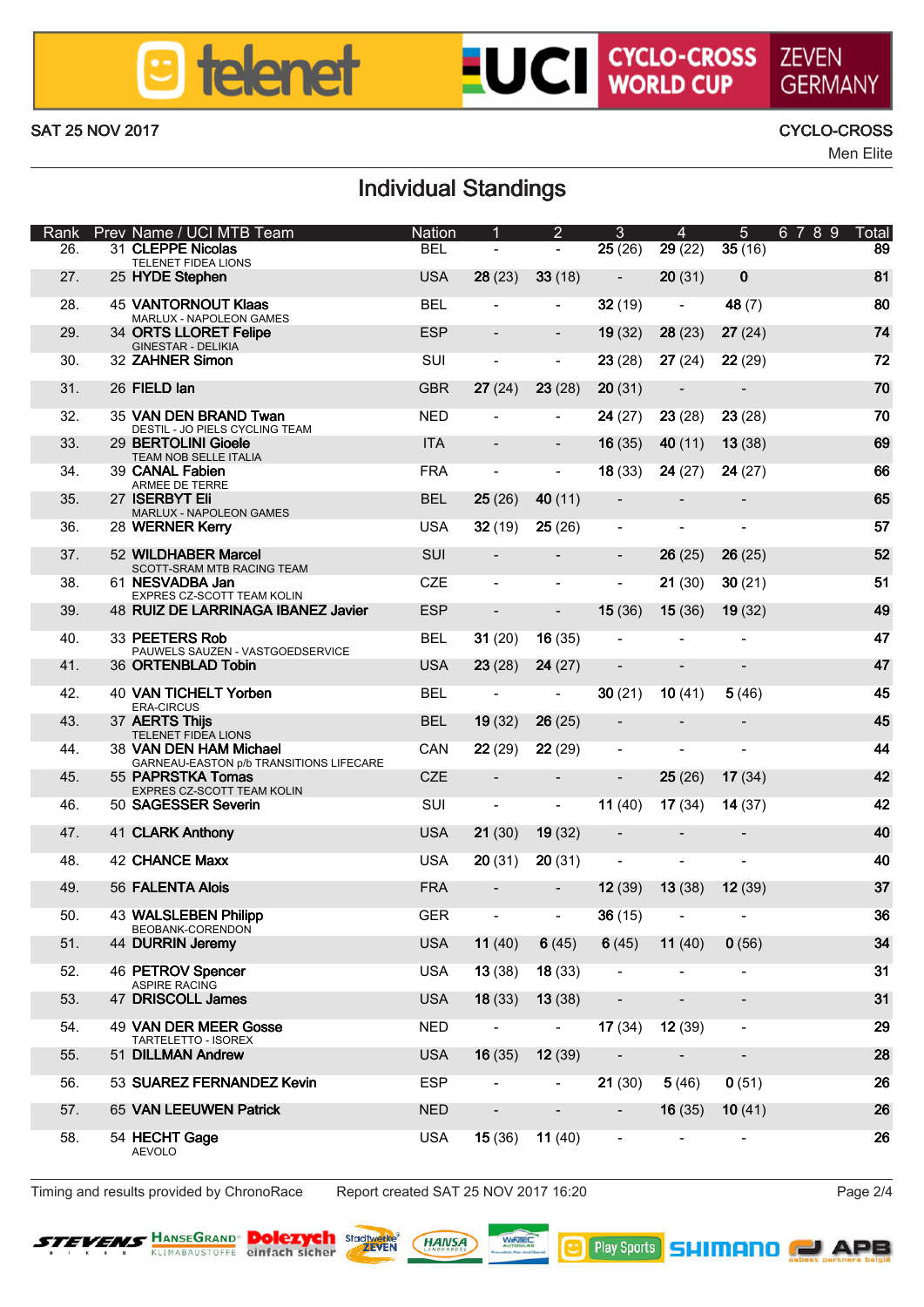## **B** telenet

### SAT 25 NOV 2017 CYCLO-CROSS

**LUCI CYCLO-CROSS ZEVEN** 

Men Elite

## Individual Standings

| Rank           | Prev Name / UCI MTB Team                                                 | Nation     |         | $\overline{2}$ | з      | A       | 6       | R.<br>8<br>$\mathbf{Q}$<br>и<br>Total |
|----------------|--------------------------------------------------------------------------|------------|---------|----------------|--------|---------|---------|---------------------------------------|
| 59.            | 64 SAMPARISI Nicolas<br>D'AMCO UTENSILNORD                               | <b>ITA</b> | ٠       | ٠              | 9(42)  | 8(43)   | 9(42)   | 26                                    |
| 60             | <b>68 VAN AMERONGEN This</b><br>DESTIL - JO PIELS CYCLING TEAM           | <b>NED</b> | ٠       | ×,             | 10(41) | ٠       | 15(36)  | 25                                    |
| 61.            | 57 POWERS Jeremy<br>ASPIRE RACING                                        | <b>USA</b> | 24 (27) | n              | i.     | i.      | i.      | 24                                    |
| 62             | 58 WHITE Curtis<br><b>RALLY CYCLING</b>                                  | <b>USA</b> | 10(41)  | 14 (37)        | ٠      | ٠       | ٠       | 24                                    |
| 63             | 59 MILLBURN Gerry                                                        | <b>AUS</b> | 6(45)   | 17 (34)        | ٠      | i.      | i.      | 23                                    |
| 64             | 60 WEBER Seacha                                                          | <b>GER</b> | ٠       | ٠              |        | 22 (29) |         | $\boldsymbol{\mathcal{D}}$            |
| 65             | 62 KRUGHOFF Allen                                                        | <b>USA</b> | 12 (39) | 8(43)          | ٠      | i.      | ٠       | 20                                    |
| 66             | 69 ESTEBAN AGUERO Ismael                                                 | ESP        | ٠       | ٠              | ٠      | 9(42)   | 11 (40) | 20                                    |
| 67.            | GINESTAR - DELIKIA<br>63   INFRMON Través                                | USA        | 9(42)   | 10(41)         | i.     | i.      | ä,      | 19                                    |
| 68.            | <b>KOMWA Marek</b>                                                       | <b>POL</b> |         | ٠              | ٠      | ٠       | 18 (33) | 18                                    |
| 69             | VOLKSWAGEN SAMOCHODY UZYTKOWE MTB<br>67 SAMPARISI Lorenzo                | <b>ITA</b> | ٠       | ٠              | 7(44)  | 6(45)   | 4(47)   | 17                                    |
| 70             | <b>HARING Marlin</b>                                                     | <b>SVK</b> | ٠       | ٠              | ٠      | ٠       | 16(35)  | 16                                    |
| 71             | DUKLA BANSKA BYSTRICA<br>66 LINDINE Justin                               | 1194       | 0(51)   | 15 (36)        | i.     | i.      | ٠       | 15                                    |
| 72             | 70 HOLMGREN Gunnar                                                       | CAN        | ٠       | 9(42)          | ٠      | ٠       | ٠       | $\mathbf{9}$                          |
| 73.            | GARNEAU-EASTON ob TRANSITIONS LIFECARE<br><b>ROHRBACH Nicola</b>         | SUI        | i.      | ï              | ï      | j,      | 8(43)   | 8                                     |
| 74.            | 71 DIDIER Anthonin                                                       | <b>FRA</b> |         |                |        |         |         | 8                                     |
|                |                                                                          |            | ٠       | ٠              | 8(43)  | ٠       |         |                                       |
| 75.            | 72 DINIZ Nicholas                                                        | CAN        | 8(43)   | i.             | i.     | i.      | ٠       | 8                                     |
| 76.            | 73 RICHEY Craig<br>GARNEAU-EASTON ob TRANSITIONS LIFECARE                | CAN        | 5(46)   | 3(48)          | ٠      | ٠       | ٠       | 8                                     |
| 77.            | 74 CARSTENSEN Sebastian Fini<br>CST SANDO AMERICAN EAGLE MTB RACING TEAM | DEN        | ٠       | ä,             | i.     | 7(44)   | i.      | 7                                     |
| 78             | <b>75 MCCONNELL Mark</b>                                                 | CAN        | ٠       | 7(44)          | ٠      | ٠       | ٠       | 7                                     |
| 79             | 76 HAIDET Lance<br>AEVOLO                                                | 1194       | 7(44)   | i.             | i.     | i.      | ٠       | 7                                     |
| 80             | <b>GLAJZA Ondrei</b>                                                     | <b>SVK</b> | ٠       | ٠              |        | ٠       | 6(45)   | 6                                     |
| 81.            | 77 JUILIANO Andrew                                                       | <b>USA</b> | ٠       | ä,             | 5(46)  | 0(52)   | i.      | Б                                     |
| 82             | 78 O'DONNELL Trevor                                                      | CAN        | 3(48)   | 2(49)          | ٠      | ٠       | ٠       | Б                                     |
| 83             | 79 HARAI DRETH Fredrik<br>SATY HARD ROCK                                 | NOR        | ٠       | i.             | i.     | 4(47)   | i.      | 4                                     |
| 84             | 80 KINNING Glenn                                                         | IRL        | ٠       | ٠              | 4(47)  | ٠       | ٠       | 4                                     |
| 85.            | 81 ST JOHN Demick                                                        | CAN        | ٠       | 4 (47)         | ٠      | i.      | ٠       | 4                                     |
| 86.            | 82 NILES Isaac                                                           | CAN        | 4(47)   | i.             | i.     | i,      |         |                                       |
| 87.            | <b>KURSCHAT Wollram</b>                                                  | <b>GER</b> |         | i.             | i.     | ×,      | 3(48)   | 3                                     |
| 88             | KURSCHAT CONSULTING RACING TEAM<br>83 MICHALSKI Karol                    | POL        | ٠       | ٠              | ٠      | 3(48)   | ٠       | 3                                     |
| 89             | 84 TAKENOUCHI Yu                                                         | <b>JPN</b> | ٠       | ٠              | 3(48)  | 0(56)   | ٠       | $\overline{\mathbf{a}}$               |
| 90             | <b>HUMAL Martin</b>                                                      | CZE        |         | ٠              |        | ٠       | 2(49)   | $\overline{2}$                        |
| Q <sub>1</sub> | ELKOV - AUTHOR<br>85 ERIKSSON Martin                                     | SWE        | ٠       | i.             | i.     | 2(49)   | 0(55)   | $\overline{2}$                        |
|                |                                                                          |            |         |                |        |         |         |                                       |

Timing and results provided by ChronoRace Report created SAT 25 NOV 2017 16:20 Page 3/4



**Dolezych asset (MAIISA)**